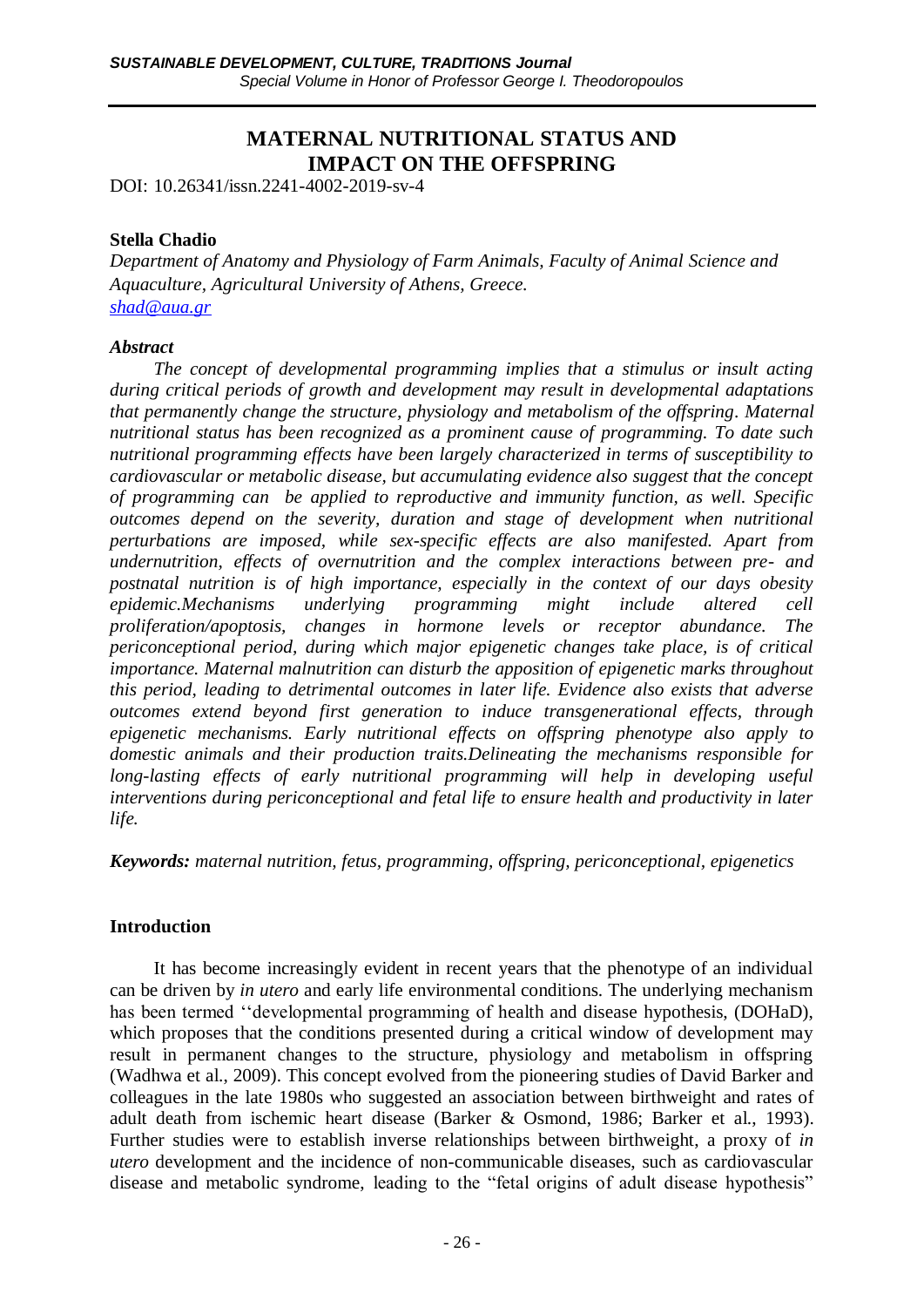(Barker, 1995). This first hypothesis turned later to "developmental origins of adult health and disease" (DOHaD) hypothesis in order toencompasses all molecular, cellular, structural and functional responses that occur after exposure to different environmental stimuli during critical periods of development, resulting to long term health consequences (Gluckman & Hanson, 2004a).

Variation in the nutrient supply during fetal life and especially maternal undernutrition has been highlighted as a dominant cause of programming, since maternal nutritional status is implicated in programming nutrient partitioning and ultimately growth, development and function of the major fetal organ systems (Lutheret al., 2005).

In an attempt to explain the observed association between early development and later disease, Hales and Baker (2001) proposed the thrifty phenotype hypothesis, according to which maternal undernutrition induces a series of adaptive processes in the fetus, trying to maximize the chances of survival in the given nutrient-poor environment, but this adaptation may become detrimental in the case of a mismatch between pre- and postnatal nutrient supply, increasing the risk for diseases later in life. Another similar approach, the "predictive adaptive response hypothesis" (PAR) was later introduced by Gluckman and Hanson (2004b), which implies that the fetus makes adaptive metabolic adjustments based on its *in utero* environment that predicts the environment into which it is likely to be born and that a mismatch between prediction and subsequent conditions leads to later health problems.

Developmental programming of disease has been tested in both human populations and experimental animal models, providing evidence of its veracity. Although the initial epidemiological studies focused on individuals with low birth weight, used as a proxy for maternal nutritional status, it is now well acknowledged that birth weight *per se* is only a reflection of an insult or multiple insults to the fetus during development and that developmental programming can occur independently of birth weight (Chadio et al., 2007; Reynolds & Caton., 2012). Evidence for epigenetic differences among individuals, who were exposed to famine early in gestation, but exhibiting a normal birth weight, strengthens this aspect further (Heijmans et al., 2008). Finally, whilst maternal undernutrition has been implicated as a key factor of developmental programming, a number of other gestational insults, such as maternal stress, metabolic conditions, obesity/overnutrition, and endocrine disrupting factors etc. have been implicated as important developmental programming factors (Vaiserman, 2015).

#### **Metabolic programming**

# **Effects of undernutrition**

The most widely studied outcomes in both human and animals models are those related to metabolic health. In particular, the relationship between poor early growth and the development of type 2 diabetes and the metabolic syndrome is robust, as it has been observed in a wide range of studies in both human and animal models (McMillen & Robinson, 2005; Fernandez-Twinn & Ozanne, 2010). In humans, evidence linking maternal undernutrition and subsequent adult health risks have emerged from well-researched historical famines, particularly the Dutch Hunger Winter famine. From October 1944 until May 1945 cities in the western Netherlands, including Amsterdam, suffered extreme famine resulting from an embargo of food supplies imposed by the Nazi régime (Lumey et al., 1993). Numerous studies on this cohort have clearly shown that prenatal exposure to famine is associated with the later development of non-communicable diseases, such as cardiovascular disease and metabolic syndrome (Lumey et al., 2007). Direct evidence supporting the developmental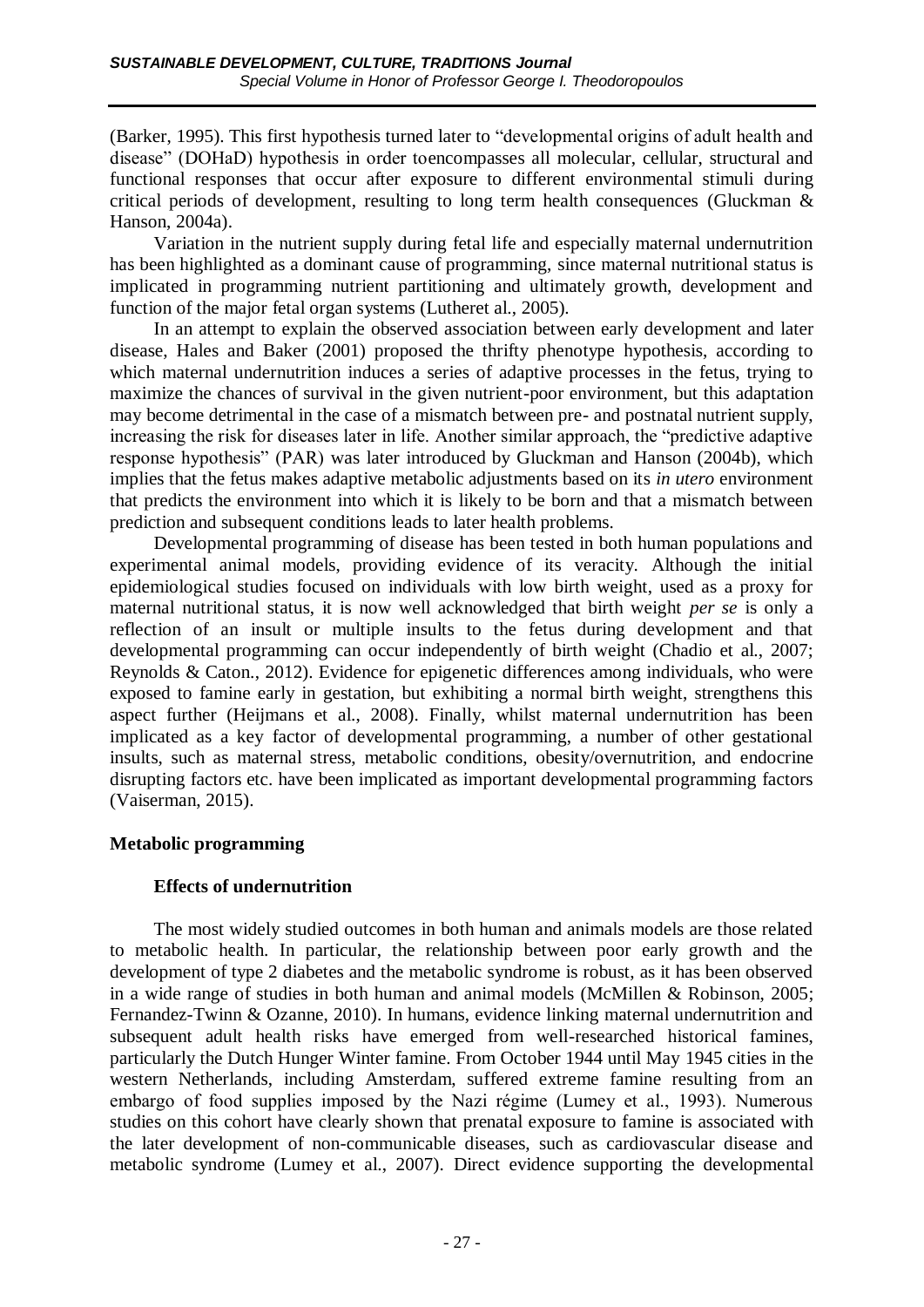origin of health and disease hypothesis has been derived from experimental animal studies, using controlled maternal food supply during key developmental windows and precisely defining the specific outcomes related to different nutritional regimens.Animal models, most widely used in developmental programming studies have been rodents and sheep. Rodents offer significant advantages due to their short gestation period, while studies in sheep provide power for translation to human pregnancy, as sheep have a long gestation period, enabling targeting of specific developmental windows during pregnancy and produces a fetus comparable in size to humans. The pregnant sheep also serves as a valuable model for itself and other ruminants for meat and milk production throughout the world. In rats, maternal caloric restriction leads to insulin resistance and hypertension in the adult offspring (Kwong et al., 2000), while sheep offspring derived from undernourished mothers are characterized by glucose intolerance and hyperinsulinemia (Todd et al., 2009).

## **Effects of overnutrition**

It has recently been realized that apart from fetal undernutrition, excessive energy supply during gestation as well as maternal obesity may also lead to adverse consequences, especially in our days obesity epidemic (Armitage et al., 2005). Epidemiological evidence in humans have demonstrated that maternal overnutrition result in large for gestational age babies (Catalano & Ehrenberg, 2006) and that high birth weights are also associated with increased risk for the offspring to develop obesity and metabolic alterations during adult life (Alfaradhi & Ozanne, 2011). Thus, the relation between prenatal nutrition and later metabolic disease is likely to be U-shaped, with increased risk at both ends of the birth-weight curve (Vickers & Sloboda, 2012). In later life, offspring of obese or high-fat fed mothers are mor esusceptible to developing insulin resistance, glucose intolerance and obesity (Hartil et al., 2009). More recent studies also indicate that obesity and insulin sensitivity appear not only in first generation offspring but in subsequent generations as well (Jimenez-Chillaron et al., 2016), suggesting transgenerational effects.

# **Reproductive programming**

Reproductive axis represents a target for developmental programming, since it is largely established in fetal life. Thus, apart from metabolic programming, in the last years the DOHaD approach has been extended to encompass programming of reproductive axis and function (Chadio & Kotsampasi, 2014a). A number of data from our studies in sheep showed a sex and window of exposure effect of undernutrition *in utero* on subsequent gonadal development and function in adult animals. In particular, disturbances in follicular development reflected by increased accumulation of antral follicles of small size and reduced number of corpora lutea, consistent with anovulation were found in ten months old female lambs , born to mothers undernourished from day 1-30 or day 30-90 of gestation, respectively (Kotsampasi et al., 2009a). In males, maternal undernutrition during early to mid- gestation resulted in a reduction in the number of Sertoli cells, accompanied by an increased apoptotic rate, indicating a direct gonadal effect (Kotsampasi et al., 2009b). Effects on gonadal development have also been reported for other animal models. For instance, maternal nutrient restriction during the first third of pregnancy in cows resulted in diminished ovarian reserve, as measured by *anti-Mullerian* (AMH) and follicle stimulating hormone (FSH) levels and antral counts up to 86 weeks of age (Mossa et al., 2013).

In human studies, given the difficulty to retrospectively assess nutrition *in utero*, birth weight is usually used as a proxy for fetal nutritional status. In particular, small weight at birth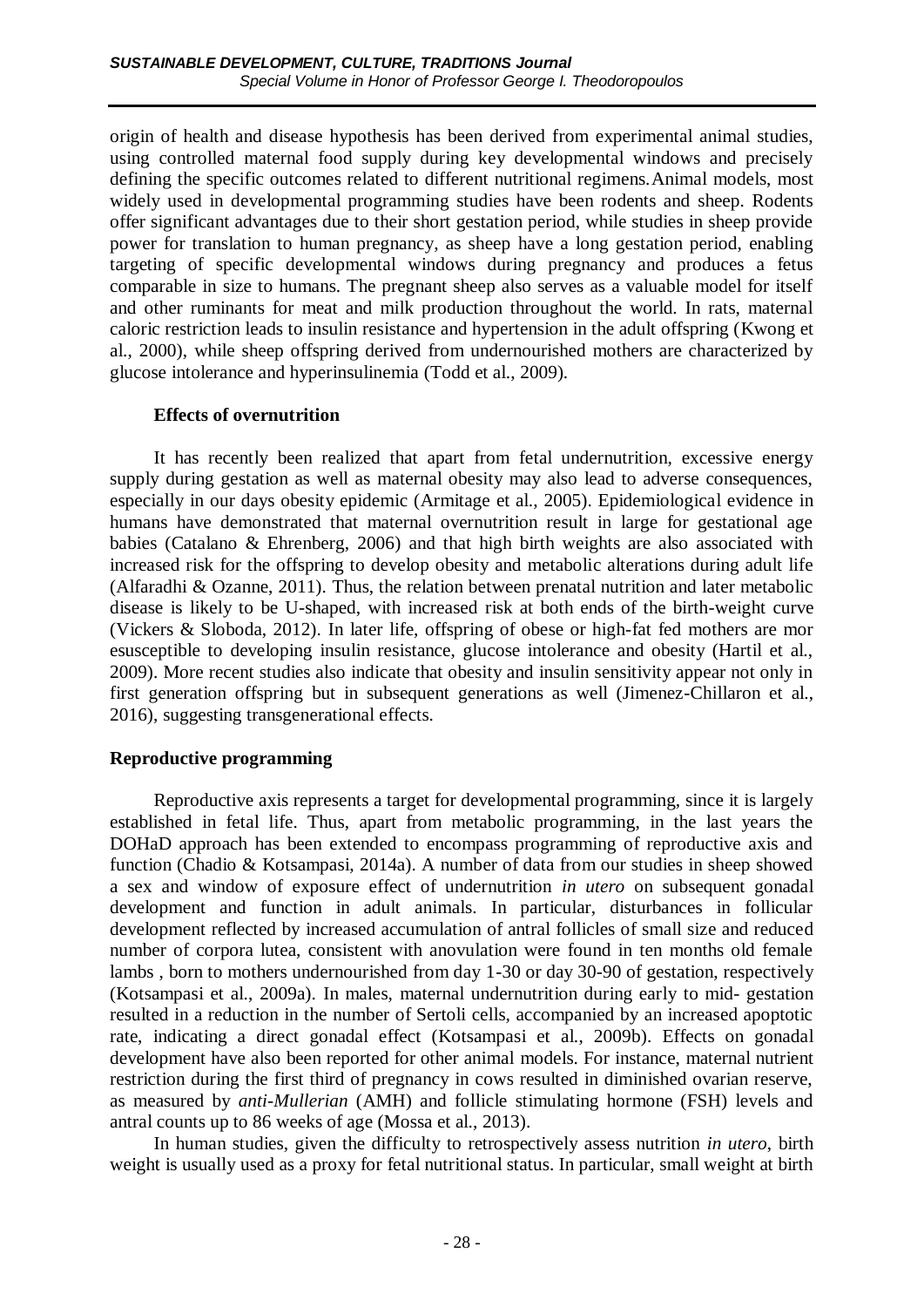may be the result of either maternal undernutrition or reduced nutrient delivery to the fetus due to different placental insufficiency. Prospective studies with girls born small for gestational age (SGA), followed by catch-up growth, showed reduced uterine and ovarian volume and a marked low ovulation rate during their adolescence (Ibáñez et al., 2002), suggesting poor ovarian reserve. In SGA males, a number of studies have shown reduced gonadal function, as compared with those born of adequate for gestational age (AGA) weight (Cicognani et al., 2002), while others failed to detect any significant relationship between body weight and gonadal function (Jensen et al., 2007).

Overall, despite the methodological inadequacies of individual study results, accumulating evidence from animal and human studies points towards an impairment of gonadal function caused by perinatal growth restriction, probably associated with increased risk of reproductive health.

## **Mechanisms of developmental programming and the role of epigenetics**

The mechanisms underlying programming effects may include tissue remodeling by alterations in cell proliferation or differentiation, resulting to altered organ structure and function (Hoppe et al., 2007). Endocrine programming is also considered a possible mechanism, since hormones, influenced by maternal undernutrition, can directly or through changes in placenta phenotype act on the fetal tissues to alter cell growth and differentiation, consequently affecting their function later in life (Harding et al., 2010). Particularly, glucocorticoid exposure has been implicated as a mediator of developmental programming effects (Seckl, 2004) and in this regard maternal undernutrition has been shown to alter Hypothalamo-Pituitary Adrenal (HPA) axis function in young and adult offspring (Chadio et al., 2007).

An important question arising from developmental programming hypothesis is how a transient stimulus occurring early in life can result in long-lasting phenotypic consequences later in life. Epigenetic modulation of gene transcription provides the most plausible mechanism through which fetal nutrient supply can alter gene expression in the developing fetus, leading to later permanent effects. Epigenetic regulation of gene expression include DNA methylation, chromatin and histone modifications and non-coding RNAs, which can initiate and regulate epigenetic changes in both DNA and histones (Canani et al., 2011)

Epigenetic underlying mechanisms have been implicated in a number of metabolic programming paradigms (Laker et al., 2013; Elolimy et al., 2019). For example, in the rat model of maternal dietary restriction, altered promoter methylation and gene expression have been reported for the hepatic glucocorticoid receptor (GR) and the peroxisome proliferatoractivated receptor  $\alpha$  (PPAR- $\alpha$ ), (Lillycrop et al., 2007, 2008), influencing carbohydrate and lipid metabolism (Lillycrop et al., 2005). More interestingly, maternal overnutrition has been shown to elicit epigenetic modifications of key genes involved in insulin signaling leading to development of insulin resistance (Liu et al., 2013).

Our data in sheep also showed an increased hepatic expression,of the gluconeogenic gene PEPCK, accompanied by decreased methylation of the Glucocorticoid receptor (GR) promoter, in offspring derived from undernourished mothers (Chadio et al., 2017). Finally, in humans, data from the Dutch famine research has shown epigenetic dysregulation of genes involved in growth and metabolism, such as conserved hypomethylation of the imprinted *IGF2* gene into adulthood (Tobi et al., 2014).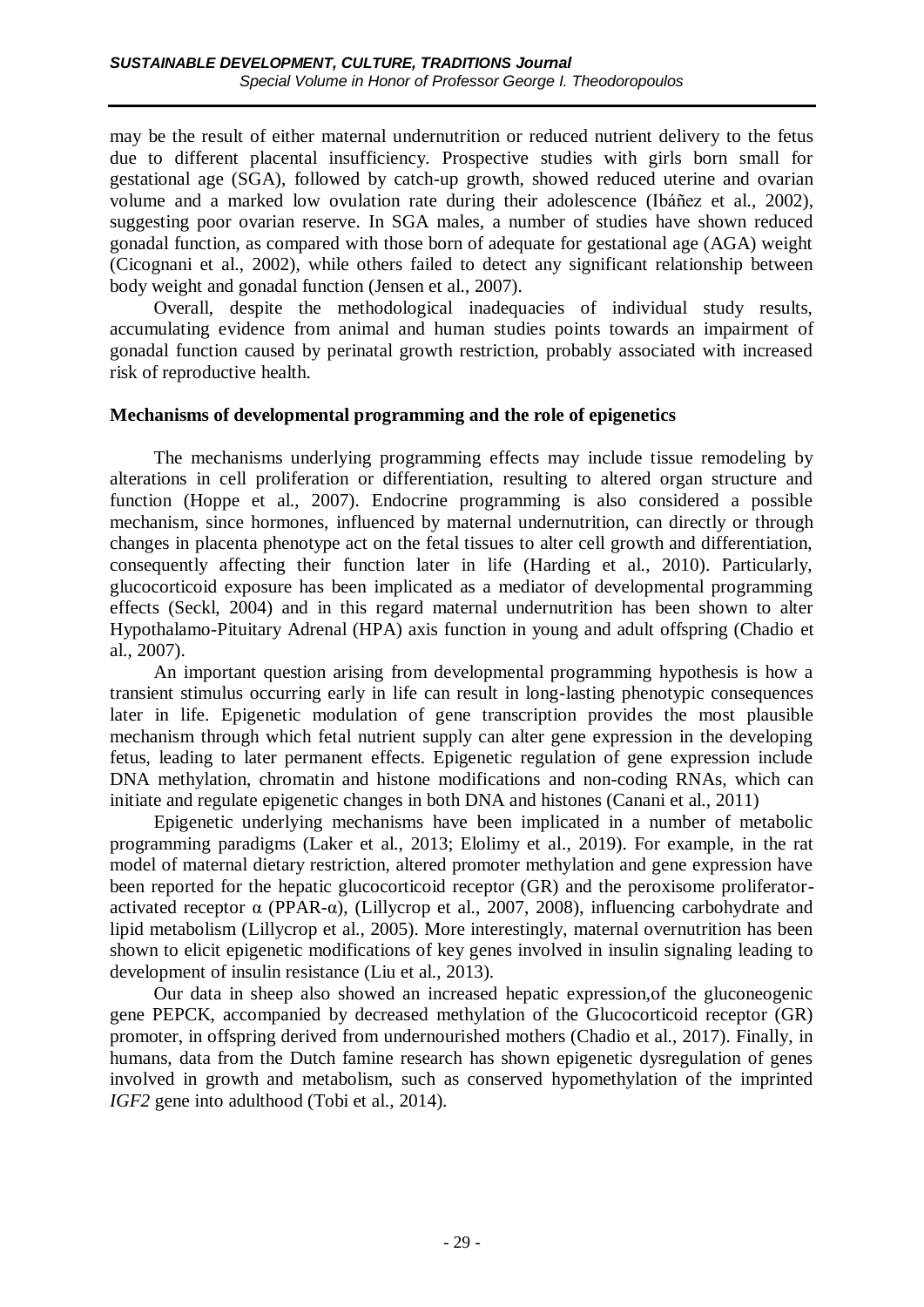### **The importance of periconceptional period**

Another crucial issue relating to DOHad hypothesis is the timing, when environmental factors, interact with reproduction to induce a change in the development that could lead to later detrimental outcomes.

In this context, periconceptional period, which encompasses gametogenesis, fertilization, conceptus formation, implantation and placentation, represent particular time window during which epigenetic changes can have long-lasting consequences on offspring phenotype (Fleminget al., 2004). In particular, gametogenesis and conceptus development as being the main periods of major chromatin remodeling represent the most important periods during which a perturbation of the erasure and resetting of the epigenetic patterns can have long-lasting consequences on the development and function of the tissues and therefore longterm effects on offspring phenotype (Vickers, 2014; Velazquez et al., 2019).

## **Sex specific effects and the father's side**

Sexual dimorphism is an important component of the DOHaD concept. Most developmental programming studies have shown that the same stimulus can elicit different long term effects, depending on the sex of the offspring. In particular, the phenotypic outcomes of adverse *in utero* conditions are often more prominent in male than female offspring (Chadio et al., 2007, 2014a), but the underlying mechanism is not yet well understood. The sex-specific effects observed for several programming outcomes, as a result to early nutritional perturbations, could also be explained in the light of the well-documented sexual dimorphism in environmental epigenetic programming. Male and female embryonic genomes may react quite differently to environmental stress, as has been suggested by Bermejo-Alvarez et al. (2011). As dimorphic genes' expression might be under the control of sex-specific epigenetic marks, environmental factors, including nutrition, can influence, in a sex-specific manner these flexible epigenetic marks, mainly during critical windows of development (Gabory et al., 2009).

Most epidemiological and experimental studies have focused on the maternal influence on offspring's health. However, recent studies provide evidence that paternal health conditions and in particular obesity or diabetes can induce epigenetic alterations in sperm that can be inherited, altering epigenetic marks in offspring somatic tissues (Portha et al., 2019).

#### **The impact of DOHaD in livestock**

In livestock, there is increasing evidence for the effects of prenatal conditions and especially nutrition on later development affecting tissues and organs, direly related to traits of economic importance and existed evidence is summarized in a number excellent reviews (Chavatte-Palmer et al., 2016; Sinclair et al., 2016, Murdoch et al., 2016). In animals, muscle fibers and the number of adipocytes are primarly determines during fetal and early postnatal period, thus representing possible targets of developmental programming (Spalding et al., 2008; Du et al., 2015). In particular, data on sheep suggest relatively small long-term effects of maternal nutrition on muscle fibre number, but evidence exists for increased measures of adiposity, particularly in male offspring (Jaquiery et al., 2012). Cattle studies (Micke et al., 2011) showed that the maternal diet during the first and second trimesters alters growth and carcass development, including fat deposition, from weaning through to slaughter at 22 months of age in a sex-specific manner. Therefore, improving maternal nutrition during gestation, especially during the periods corresponding to major muscle and intramuscular fat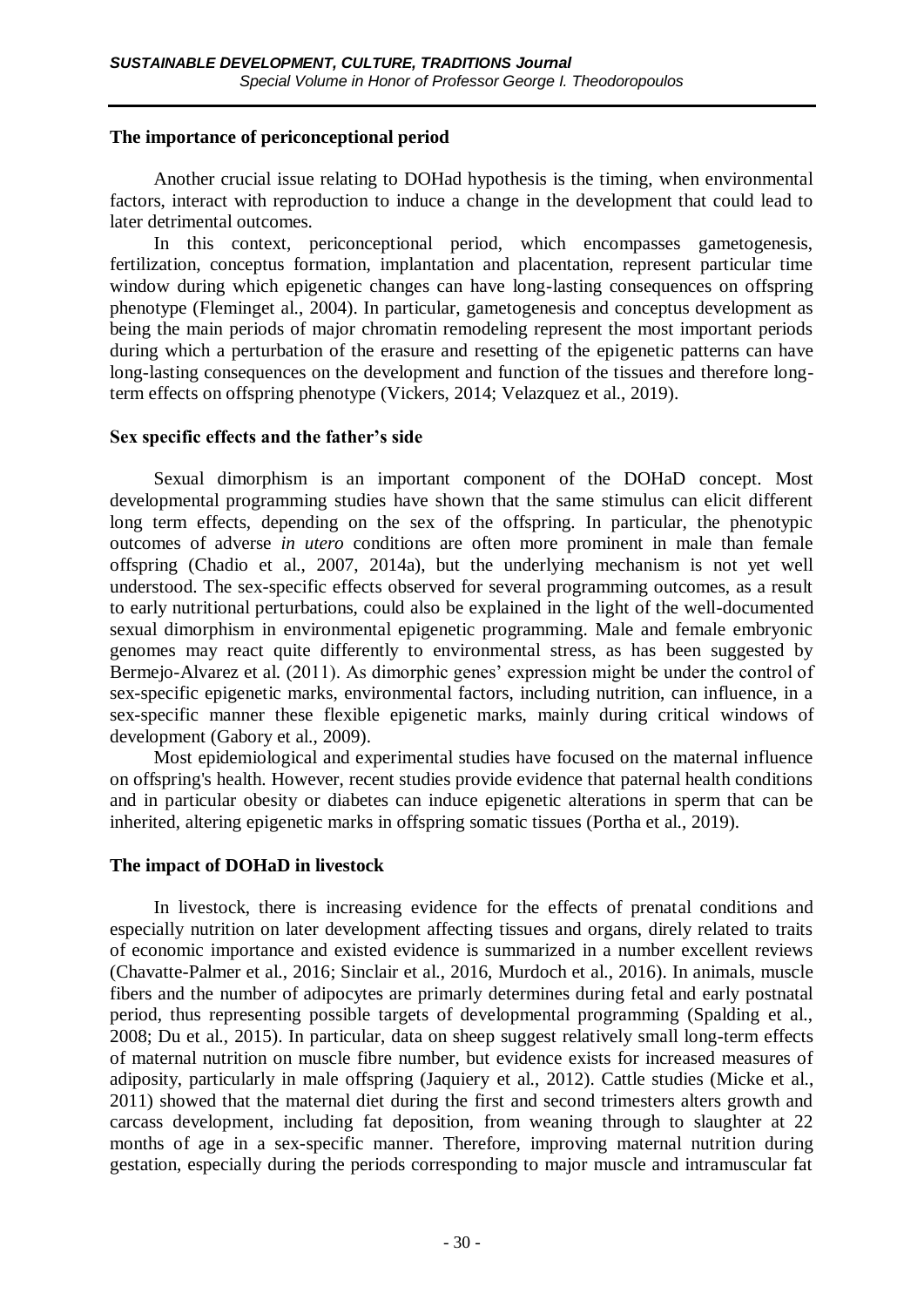development, may improve fetal muscle and adipose tissue development, which has long-term impacts on the production efficiency in offspring animals.

On the other hand, successful reproduction and fertility are central to the financial success of livestock enterprises and have their origins in fetal life. Accumulating evidence points towards an impairment of gonadal function caused by perinatal growth restriction, but it is of significant importance to determine if this prenatal compromise translates into any significant functional deficit in subsequent fertility, under practical conditions of breeding management (Gardner et al., 2009; Chadio et al., 2014a)

Another trait of significant importance that could be influenced by fetal development is offspring health and disease susceptibility. To this respect, it is of interest to note that the immune system is also a potential target for fetal programming (Palmer, 2011), not only during fetal life but also through colostrum transfer of maternal factors with immunomodulatory functions (Chadio, 2014b).

However, the magnitude and transgenerational persistence of prenatal effects, including those mediated by epigenetic modifications of the genome, need to be better quantified in livestock species.

## **Conclusions**

The impact of early nutritional environment on postnatal health outcomes has been a target of an ongoing research activity and there is now ample evidence to support the developmental programming concept. The way through which environmental insults, such as nutrition contribute to the onset of later detrimental outcomes likely involves a complex interaction between the maternal environment, placental changes, and epigenetic programming of the embryo. Evidence also exists that adverse outcomes extend beyond first generation to induce transgenerational effects, through epigenetic mechanisms.

Epigenetic modulation of critical genes involved in the control of metabolic and reproductive function as well as potential intergenerational effects represent an exciting area of interdisciplinary research towards development of new nutritional approaches during preand postnatal periods to ensure offspring health in later life.

Nevertheless, the contribution of paternal lineage to the intergenerational transmission of detrimental outcome needs to be further elucidated. Delineating the mechanisms responsible for long lasting effects of early nutritional programming may lead to develop useful interventions during periconceptional and fetal life to ensure health in later life.

# **References**

- Alfaradhi, M. Z., & Ozanne, S. E. (2011). Developmental programming in response to maternal overnutrition. *Frontiers in Genetics, 2*(27). <https://doi.org/10.3389/fgene.2011.00027>
- Armitage, J. A., Taylor, P. D., & Poston, L. (2005). Experimental models of developmental programming: consequences of exposure to an energy rich diet during development. *Journal of Physiology, 565*(Pt 1), 3–8.<https://doi.org/10.1113/jphysiol.2004.079756>
- Barker, D. J., & Osmond, C. (1986). Infant mortality, childhood nutrition, and ischaemic heart disease in England and Wales. *Lancet, 1*, 1077–1081. [https://doi.org/10.1016/s0140-6736\(86\)91340-1](https://doi.org/10.1016/s0140-6736(86)91340-1)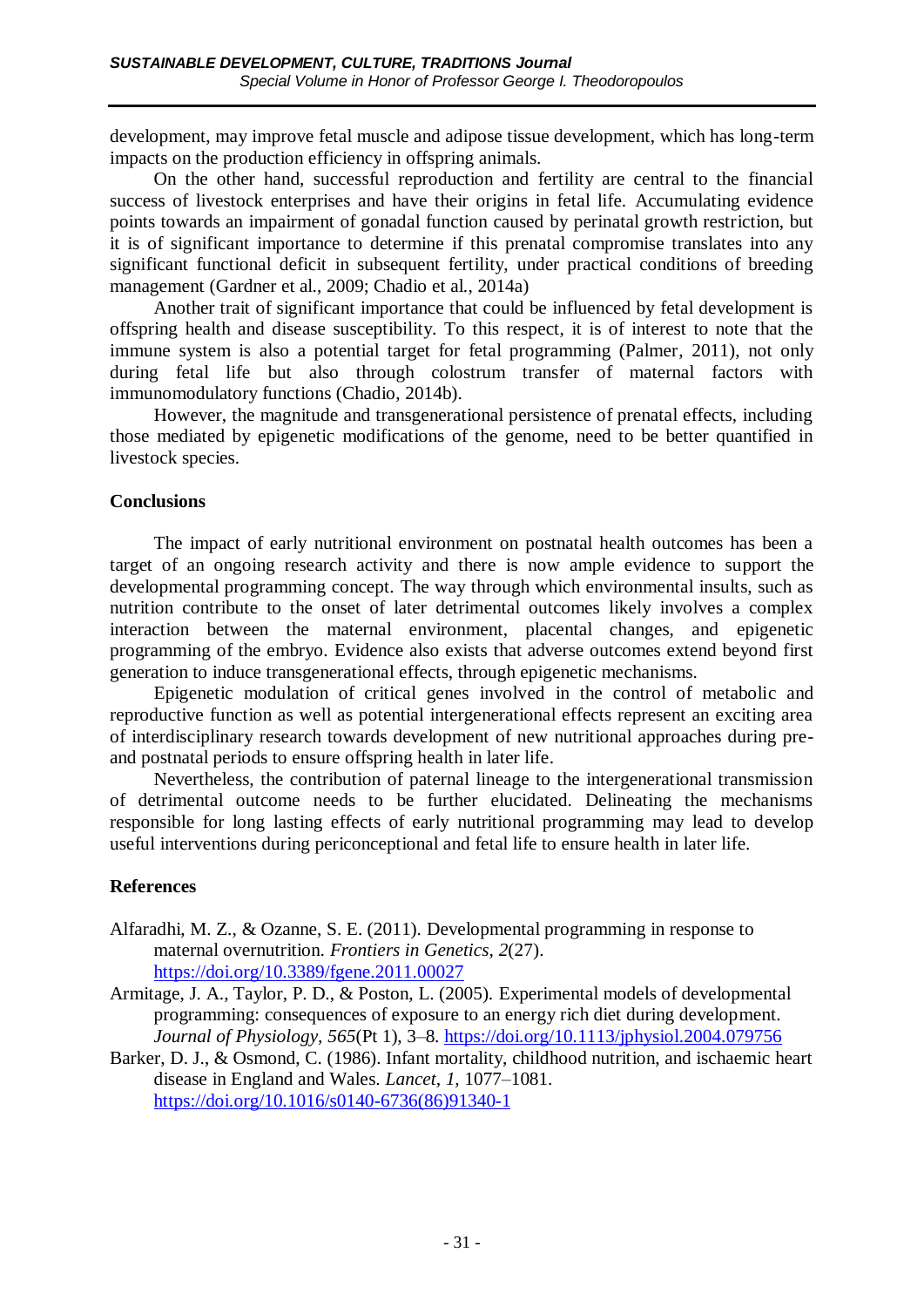- Barker, D. J., Hales, C. N., Fall, C. H., Osmond, C., Phipps, K., & Clark, P. M. (1993). Type 2 (non-insulin-dependent) diabetes mellitus, hypertension and hyperlipidaemia (syndrome X): relation to reduced fetal growth. *Diabetologia, 36*(1), 62–67. <https://doi.org/10.1007/BF00399095>
- Barker, D. J. (1995). Fetal origins of coronary heart disease. *BMJ, 311*(6998), 171–174. <https://doi.org/10.1136/bmj.311.6998.171>
- Bermejo-Alvarez, P., Rizos, D., Lonergan, P., & Gutierrez-Adan, A. (2011). Transcriptional sexual dimorphism during preimplantation embryo development and its consequences for developmental competence and adult health and disease. *Reproduction, 141*(5), 563– 570.<https://doi.org/10.1530/REP-10-0482>
- Canani, R. B., Costanzo, M. D., Leone, L., Bedogni, G., Brambilla, P., Cianfarani, S., Nobili, V., Pietrobelli, A., & Agostoni, C. (2011). Epigenetic mechanisms elicited by nutrition in early life. *Nutrition Research Reviews, 24*(2), 198-205. <https://doi.org/10.1017/S0954422411000102>
- Catalano, P. M., & Ehrenberg, H. M. (2006). The short- and long-term implications of maternal obesity on the mother and her offspring. *BJOG, 113*(10), 1126–1133. <https://doi.org/10.1111/j.1471-0528.2006.00989.x>
- Chadio, S. E., Kotsampasi, B., Papadomichelakis, G., Deligeorgis, S., Kalogiannis, D., Menegatos, I., & Zervas, G. (2007). Impact of maternal undernutrition on the hypothalamic–pituitary–adrenal axis responsiveness in sheep at different ages postnatal. *The Journal of Endocrinology, 192*(3), 495-503. https://doi.org/10.1677/JOE-06-0172
- Chadio, S., & Kotsampasi, B. (2014a). The role of early life nutrition in programming of reproductive function. *Journal of Developmental Origins of Health and Disease, 5*(1), 2-15.<https://doi.org/10.1017/S204017441300038X>
- Chadio, S., Katsafadou, A., Kotsampasi, B., Michailidis, G., Mountzouris, K. C., Kalogiannis, D., & Christodoulou, V. (2014b). Effects of maternal undernutrition during late gestation and/or lactation on colostrum synthesis and immunological parameters in the offspring. *Reproduction, Fertility and Development, 28*(3), 384-393. <http://dx.doi.org/10.1071/RD14147>
- Chadio, S., Kotsampasi, B., Taka, S., Liandris, E., Papadopoulos, N., & Plakokefalos, E. (2017). Epigenetic changes of hepatic glucocorticoid receptor in sheep male offspring undernourished in utero. *Reproduction Fertility and Development, 29*(10), 1995-2004. <https://doi.org/10.1071/RD16276>
- Chavatte-Palmer, P., Tarrade, A., Kiefer, H., Duranthon, V., & Jammes, H. (2016). Breeding animals for quality products: not only genetics. *Reproduction, Fertility and Development, 28*(2), 94–111.<https://doi.org/10.1071/RD15353>
- Cicognani, A., Alessandroni, R., Pasini, A., Pirazzoli, P., Cassio, A., Barbieri, E., & Cacciari, E. (2002). Low birth weight for gestational age and subsequent male gonadal function. *The Journal of Pediatrics, 141*(3), 376–379.<https://doi.org/10.1067/mpd.2002.126300>
- Du, M., Wang, B., Fu, X., Yang, Q., & Zhu, M. J. (2015). Fetal programming in meat production. *Meat Science, 109*, 40–47.<https://doi.org/10.1016/j.meatsci.2015.04.010>
- Elolimy, A., Vailati-Riboni, M., Liang, Y., & Loor, J. J. (2019). Cellular Mechanisms and Epigenetic Changes: Role of Nutrition in Livestock. *Veterinary Clinics of North America: Food Animal Practice, 35*(2), 249–263. <https://doi.org/10.1016/j.cvfa.2018.12.001>
- Fernandez-Twinn, D. S., & Ozanne, S. E. (2010). Early life nutrition and metabolic programming. *Annals of the New York Academy of Sciences, 1212*, 78–96. <https://doi.org/10.1111/j.1749-6632.2010.05798.x>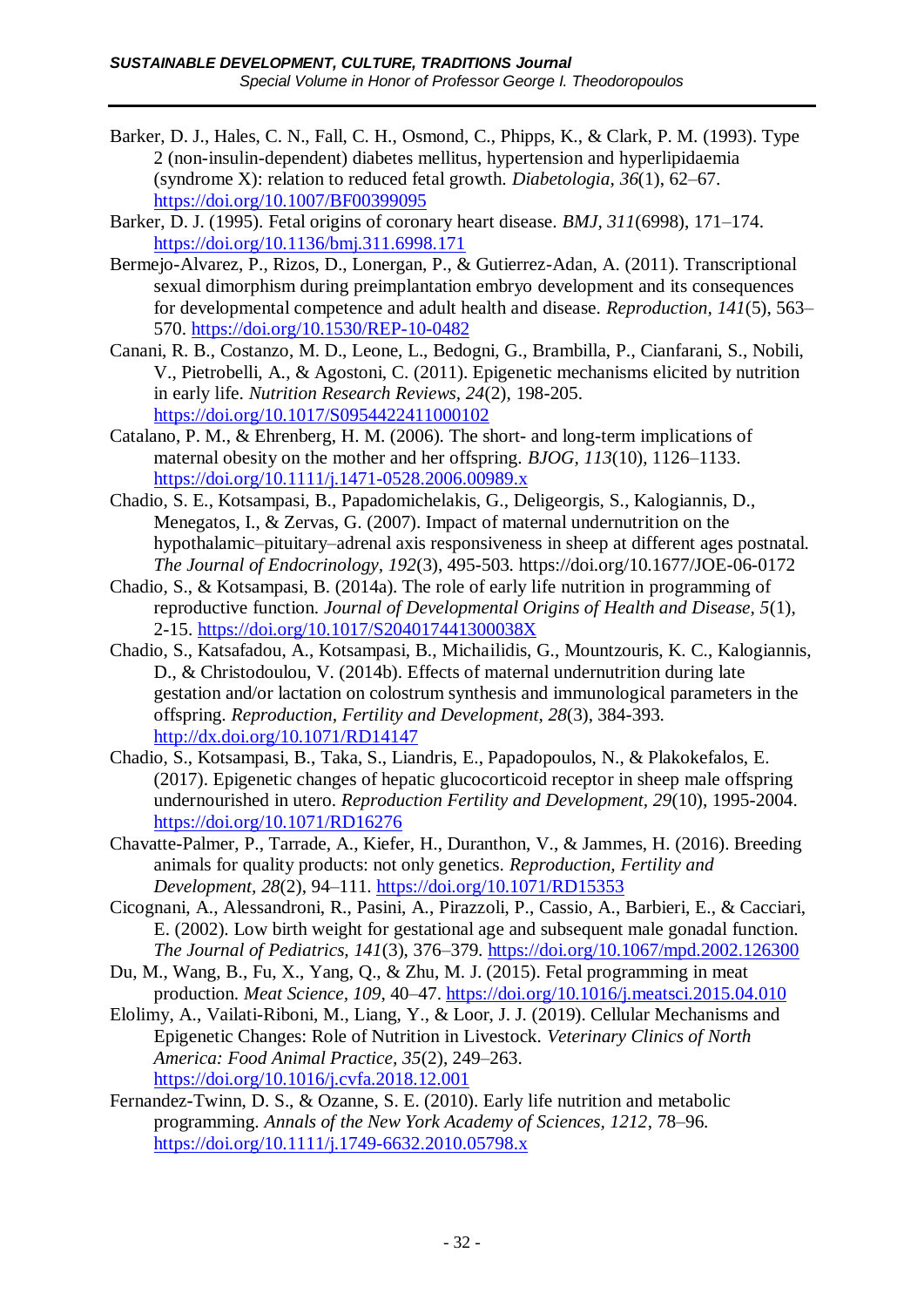- Fleming, T. P., Kwong, W. Y., Porter, R., Ursell, E., Fesenko, I., Wilkins, A., Miller, D. J., Watkins, A. J., & Eckert, J. J. (2004). The embryo and its future. *Biology of Reproduction, 71*(4), 1046–1054.<https://doi.org/10.1095/biolreprod.104.030957>
- Gabory, A., Attig, L., & Junien, C. (2009). Sexual dimorphism in environmental epigenetic programming. *Molecular and Cellular Endocrinology, 304*(1-2), 8-18. <https://doi.org/10.1016/j.mce.2009.02.015>
- Gardner, D. S., Ozanne, S. E., & Sinclair, K. D. (2009). Effect of the early-life nutritional environment on fecundity and fertility of mammals. *Philosophical Transactions of the Royal Society B, 364*(1534), 3419–3427.<https://doi.org/10.1098/rstb.2009.0121>
- Gluckman, P. D., & Hanson, M. A. (2004a). The developmental origins of the metabolic syndrome. *Trends in Endocrinology and Metabolism, 15*(4), 183-187. <https://doi.org/10.1016/j.tem.2004.03.002>
- Gluckman, P. D., & Hanson, M. A. (2004b). Living with the past: evolution, development, and patterns of disease. *Science, 305*(5691), 1733–1736. <https://doi.org/10.1126/science.1095292>
- Hales, C.N., & Barker, D. J.(2001). The thrifty phenotype hypothesis. *British Medical Bulletin, 60*, 5-20.<https://doi.org/10.1093/bmb/60.1.5>
- Harding, J. E., Derraik, J. G., & Bloomfield, F. H. (2010). Maternal undernutrition and endocrine development. *Expert Review of Endocrinology and Metabolism, 5*(2), 297- 312.<https://doi.org/10.1586/eem.09.62>
- Hartil, K., Vuguin, P. M., Kruse, M., Schmuel, E., Fiallo, A., Vargas, C., Warner, M. J., Durand, J. L., Jelicks, L. A., & Charron, M. J. (2009). Maternal substrate utilization programs the development of the metabolic syndrome in male mice exposed to high fat in utero. *Pediatric Research, 66*(4), 368–373. <https://doi.org/10.1203/PDR.0b013e3181b33375>
- Heijmans, B. T., Tobi, E. W., Stein, A. D., Putter, H., Blauw, G. J., Susser, E. S., Slagboom, P. E., & Lumey, L. H. (2008). Persistent epigenetic differences associated with prenatal exposure to famine in humans. *Proceedings of the National Academy of Sciences of the United States of America, 105*(44), 17046-17049. <https://doi.org/10.1073/pnas.0806560105>
- Hoppe, C. C., Evans, R. G., Bertram, J. F., & Moritz, K. M. (2007). Effects of dietary protein restriction on nephron number in the mouse. American Journal of Physiology. Regulatory, *Integrative and Comparative Physiology, 292*(5), R1768–R1774. <https://doi.org/10.1152/ajpregu.00442.2006>
- Ibáñez, L., Potau, N., Ferrer, A., Rodriguez-Hierro, F., Marcos, M. V., & de Zegher, F. (2002). Reduced ovulation rate in adolescent girls born small for gestational age. The *Journal of Clinical Endocrinology and Metabolism, 87*(7), 3391-3393. <https://doi.org/10.1210/jcem.87.7.8657>
- Jaquiery, A. L., Oliver, M. H., Honeyfield-Ross, M., Harding, J. E., & Bloomfield, F. H. (2012). Periconceptional undernutrition in sheep affects adult phenotype only in males. *Journal of Nutrition and Metabolism, 2012*, 123610. <http://dx.doi.org/10.1155/2012/123610>
- Jensen, R. B., Vielwerth, S., Larsen, T., Greisen, G., Veldhuis, J., & Juul, A. (2007). Pituitary-gonadal function in adolescent males born appropriate or small for gestational age with or without intrauterine growth restriction. *The Journal of Clinical Endocrinology and Metabolism, 92*(4), 1353–1357. <https://doi.org/10.1210/jc.2006-2348>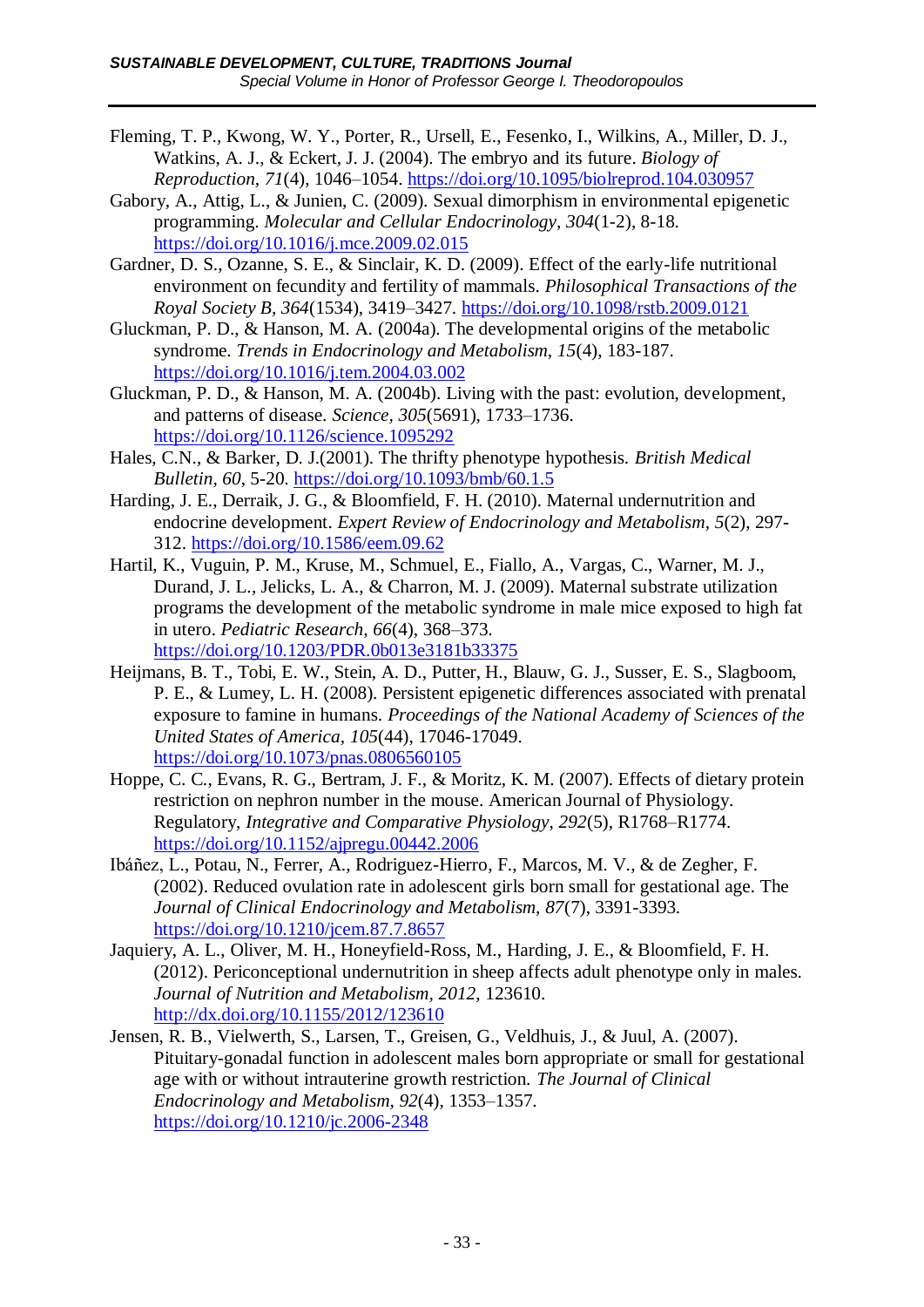- Jimenez-Chillaron, J. C., Ramon-Krauel, M., Ribo, S., & Diaz, R. (2016). Transgenerational epigenetic inheritance of diabetes risk as a consequence of early nutritional imbalances. *The Proceedings of the Nutrition Society, 75*(1), 78-89. <https://doi.org/10.1017/S0029665115004231>
- Kotsampasi, B., Chadio, S., Papadomichelakis, G., Deligeorgis, S., Kalogiannis, D., Menegatos, I., & Zervas, G. (2009a). Effects of maternal undernutrition on the hypothalamic-pituitary-gonadal axis function in female sheep offspring. *Reproduction in Domestic Animals, 44*(4), 677-684.<https://doi.org/10.1111/j.1439-0531.2007.01046.x>
- Kotsampasi, B., Balaskas, C., Papadomichelakis, G., & Chadio, S. E. (2009b). Reduced Sertoli cell number and altered pituitary responsiveness in male lambs undernourished in uterο. *Animal Reproduction Science, 114*(1-3), 135-147. <https://doi.org/10.1016/j.anireprosci.2008.08.017>
- Kwong, W. Y., Wild, A. E., Roberts, P., Willis, A. C., & Fleming, T. P. (2000). Maternal undernutrition during the preimplantation period of rat development causes blastocyst abnormalities and programming of postnatal hypertension. *Development, 127*, 4195– 4202.
- Laker, R. C., Wlodek, M. E., Connelly, J. J., & Yan, Z. F. (2013). Epigenetic origins of metabolic disease: The impact of the maternal condition to the offspring epigenome and later health consequences. *Food Science and Human Wellness, 2*(1), 1–11. <https://doi.org/10.1016/j.fshw.2013.03.002>
- Lillycrop, K. A., Phillips, E. S., Jackson, A. A., Hanson, M. A., & Burdge, G. C. (2005). Dietary protein restriction of pregnant rats induces and folic acid supplementation prevents epigenetic modification of hepatic gene expression in the offspring. *The Journal of Nutrition, 135*(6), 1382–1386.<https://doi.org/10.1093/jn/135.6.1382>
- Lillycrop, K. A., Slater-Jefferies, J. L., Hanson, M. A., Godfrey, K. M., Jackson, A. A., & Burdge, G. C. (2007). Induction of altered epigenetic regulation of the hepatic glucocorticoid receptor in the offspring of rats fed a protein-restricted diet during pregnancy suggests that reduced DNA methyltransferase-1 expression is involved in impaired DNA methylation and changes in histone modifications. *The British Journal of Nutrition, 97*(6), 1064–1073.<https://doi.org/10.1017/S000711450769196X>
- Lillycrop, K. A., Phillips, E. S., Torrens, C., Hanson, M. A., Jackson, A. A., & Burdge, G. C. (2008). Feeding pregnant rats a protein-restricted diet persistently alters the methylation of specific cytosines in the hepatic PPAR alpha promoter of the offspring. The British Journal of Nutrition, 100(2), 278–282.<https://doi.org/10.1017/S0007114507894438>
- Liu, H. W., Mahmood, S., Srinivasan, M., Smiraglia, D. J., & Patel, M.S. (2013). Developmental programming in skeletal muscle in response to overnourishment in the immediate postnatal life in rats. *The Journal of Nutritional Biochemistry, 24*(11), 1859– 1869.<https://doi.org/10.1016/j.jnutbio.2013.05.002>
- Lumey, L. H., Ravelli, A. C., Wiessing, L. G., Koppe, J. G., Treffers, P. E., & Stein, Z. A. (1993). The Dutch famine birth cohort study: design, validation of exposure, and selected characteristics of subjects after 43 years follow-up. *Paediatric and Perinatal Epidemiology, 7*(4), 354–367.<https://doi.org/10.1111/j.1365-3016.1993.tb00415.x>
- Lumey, L. H., Stein, A. D., Kahn, H. S., van der Pal-de Bruin, K. M., Blauw, G. J., Zybert, P. A., & Susser, E. S. (2007). Cohort profile: the Dutch Hunger Winter Families Study. *International Journal of Epidemiology, 36*(6), 1196–1204. <https://doi.org/10.1093/ije/dym126>
- Luther, J. S., Redmer, D. A., Reynolds, L. P., & Wallace, J. M. (2005). Nutritional paradigms of ovine fetal growth restriction: implications for human pregnancy. *Human Fertility, 8*(3), 179–187.<https://doi.org/10.1080/14647270500320121>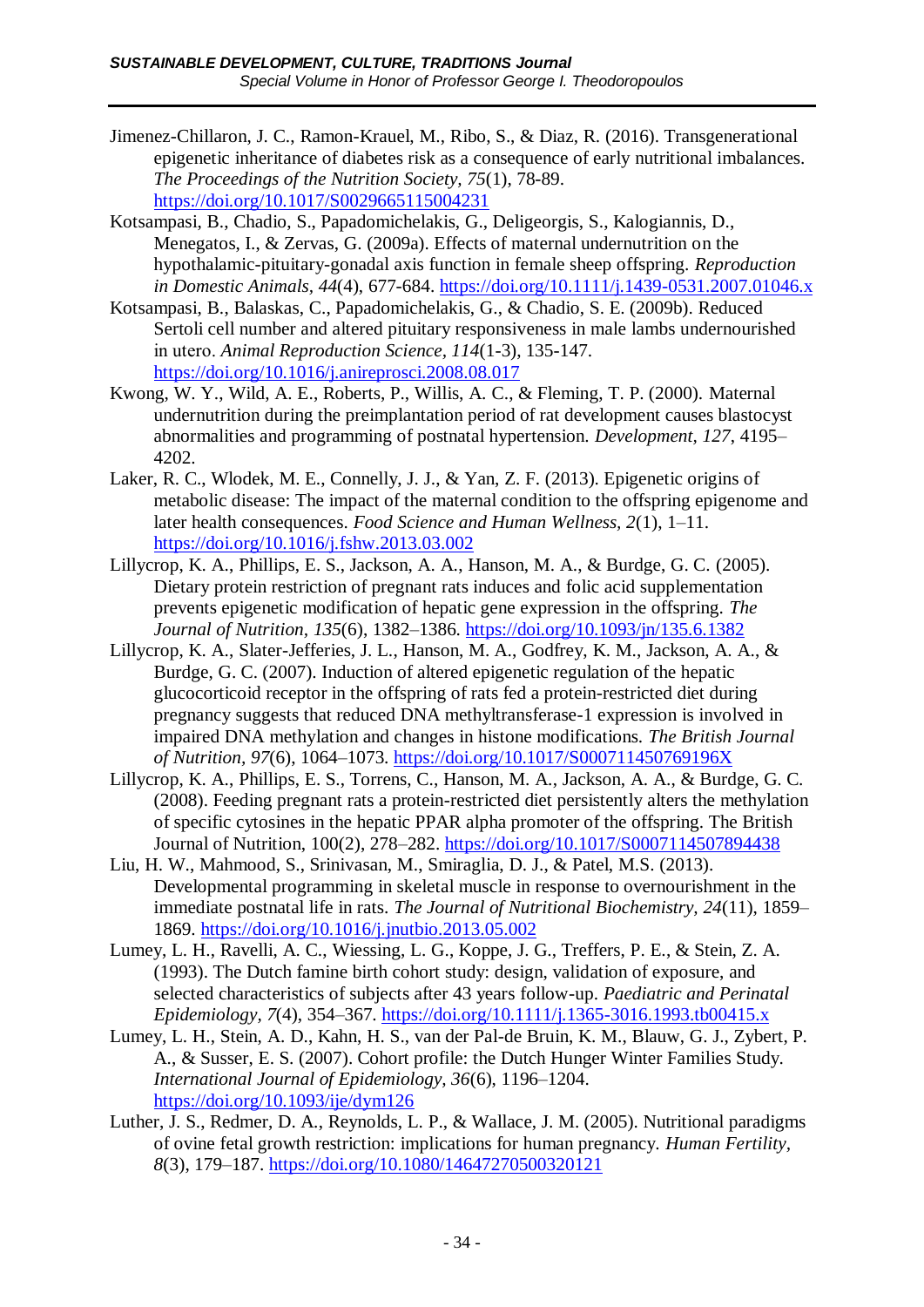- McMillen, I. C., & Robinson, J. S. (2005). Developmental origins of the metabolic syndrome: prediction, plasticity, and programming. Physiological Reviews, 85(2), 571–633. <https://doi.org/10.1152/physrev.00053.2003>
- Micke, G. C., Sullivan, T. M., McMillen, I. C., Gentili, S., & Perry, V. E. (2011). Heifer nutrient intake during early- and mid-gestation programs adult offspring adiposity and mRNA expression of growth-related genes in adipose depots. *Reproduction, 141*(5), 697–706.<https://doi.org/10.1530/REP-10-0332>
- Mossa, F., Carter, F., Walsh, S. W., Kenny, D. A., Smith, G. W., Ireland, J. L., Hildebrandt, T. B., Lonergan, P., Ireland, J. J., & Evans, A. C. (2013). Maternal undernutrition in cows impairs ovarian and cardiovascular systems in their offspring. *Biology of Reproduction, 88*(4), 1-9.<http://dx.doi.org/10.1095/biolreprod.112.107235>
- Murdoch, B. M., Murdoch, G. K., Greenwood, S., & McKay, S. (2016). Nutritional Influence on Epigenetic Marks and Effect on Livestock Production. *Frontiers in Genetics, 7*, 182. <https://doi.org/10.3389/fgene.2016.00182>
- Palmer, A. C. (2011). Nutritionally mediated programming of the developing immune system. *Advances in Nutrition, 2*(5), 377–395. <https://doi.org/10.3945/an.111.000570>
- Portha, B., Grandjean, V., & Movassat, J. (2019). Mother or Father: Who Is in the Front Line? Mechanisms Underlying the Non-Genomic Transmission of Obesity/Diabetes via the Maternal or the Paternal Line*. Nutrients*, *11*(2), 233. <https://doi.org/10.3390/nu11020233>
- Reynolds, L. P., & Caton, J. S. (2012). Role of the pre- and post-natal environment in developmental programming of health and productivity. *Molecular and Cellular Endocrinology, 354*(1-2), 54–59.<https://doi.org/10.1016/j.mce.2011.11.013>
- Seckl, J. R. (2004). Prenatal glucocorticoids and long-term programming. *European Journal of Endocrinology, 151*(Suppl 3), U49-U62.<https://doi.org/10.1530/eje.0.151u049>
- Spalding, K. L., Arner, E., Westermark, P. O., Bernard, S., Buchholz, B. A., Bergmann, O., Blomqvist, L., Hoffstedt, J., Näslund, E., Britton, T., Concha, H., Hassan, M., Rydén, M., Frisén, J., & Arner, P. (2008). Dynamics of fat cell turnover in humans. *Nature, 453*(7196), 783–787.<https://doi.org/10.1038/nature06902>
- Sinclair, K. D., Rutherford, K. M. D., Wallace, J. M., Brameld, J. M., Stöger, R., Alberio, R., Sweetman, D., Gardner, D. S., Perry, V. E. A., Adam, C. L., Ashworth, C. J., Robinson, J. E., & Dwyer, C. M. (2016). Epigenetics and developmental programming of welfare and production traits in farm animals. *Reproduction, Fertility and Development, 28*(10), 1443-1478.<https://doi.org/10.1071/RD16102>
- Tobi, E. W., Goeman, J. J., Monajemi, R., Gu, H., Putter, H., Zhang, Y., Slieker, R. C., Stok, A. P., Thijssen, P. E., Muller, F., van Zwet, E. W., Bock, C., Meisne, A., Lumey, L. H., Slagboom, P. E., & Heijman, B. T. (2014). DNA methylation signatures link prenatal famine exposure to growth and metabolism. *Nature Communications, 5*, 5592. <https://doi.org/10.1038/ncomms6592>
- Todd, S. E., Oliver, M. H., Jaquiery, A. L., Bloomfield, F. H., & Harding, J. E. (2009). Periconceptional undernutrition of ewes impairs glucose tolerance in their adult offspring. *Pediatric Research, 65*, 409–413. <https://doi.org/10.1203/PDR.0b013e3181975efa>
- Vaiserman, A. M. (2015). Epigenetic programming by early-life stress: evidence from human populations. *Developmental Dynamics, 244*(3), 254–265. <https://doi.org/10.1002/dvdy.24211>
- Velazquez, M. A., Fleming, T. P., & Watkinds, A. J. (2019). Periconceptional environment and the developmental origins of disease. *Journal of Endocrinology, 242*(1), T33–T49. <https://doi.org/10.1530/JOE-18-0676>